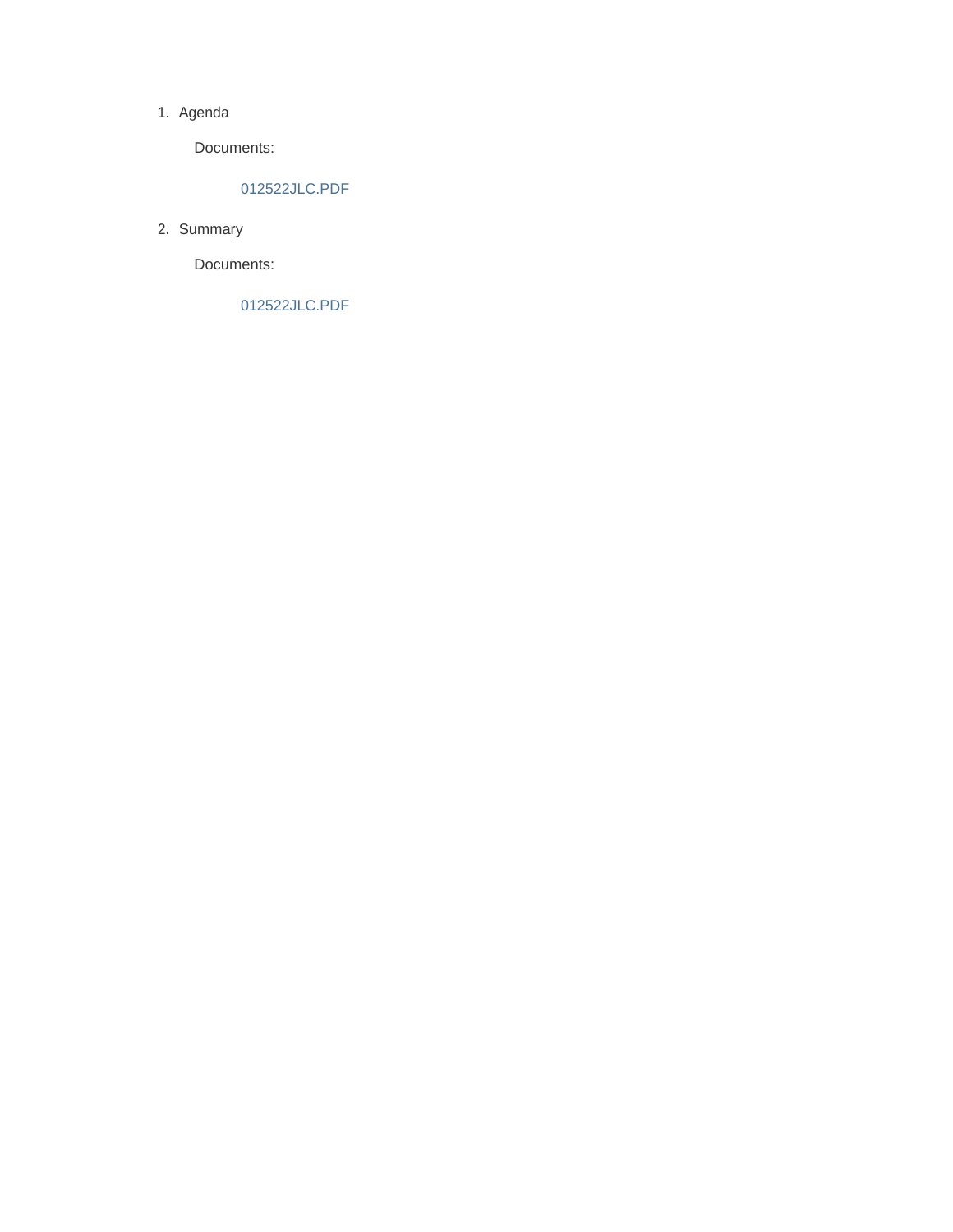

## **City of Marietta**

205 Lawrence Street Post Office Box 609 Marietta, Georgia 30061

## **Meeting Agenda**

### **JUDICIAL LEGISLATIVE COMMITTEE**

| <b>Andy Morris, Chairman</b><br><b>Cheryl Richardson, Vice Chair</b><br>Andre L. Sims |  |                        |
|---------------------------------------------------------------------------------------|--|------------------------|
| Tuesday, January 25, 2022                                                             |  | <b>Council Chamber</b> |

*Immediately Following Park, Recreation and Tourism Committee*

### **CALL TO ORDER:**

### **MINUTES:**

| 20220066         | <b>Regular Meeting - December 22, 2022</b>                                              |  |
|------------------|-----------------------------------------------------------------------------------------|--|
|                  | Review and approval of the December 22, 2022 meeting minutes.                           |  |
| <b>BUSINESS:</b> |                                                                                         |  |
| 20210387         | Revised Detailed Plan - 1825 Stilesboro Road                                            |  |
|                  | Request by homeowners association regarding tree removal, relocation, and replanting.   |  |
| 20220058         | <b>Code Enforcement Noise Ordinance</b>                                                 |  |
|                  | Discussion of the Code Enforcement Noise Ordinance.                                     |  |
|                  | Requested by Council Member M. Carlyle Kent                                             |  |
| 20220087         | <b>Sanitary Conditions and Procedures</b>                                               |  |
|                  | Discussion of proposed changes to Sect. 7-4-2-110 - Sanitary Conditions and Procedures. |  |
|                  |                                                                                         |  |
| 20220088         | <b>Short-Term Rental Regulations</b>                                                    |  |
|                  | Review of draft language which would regulate short-term rentals.                       |  |

**ADJOURNMENT:**